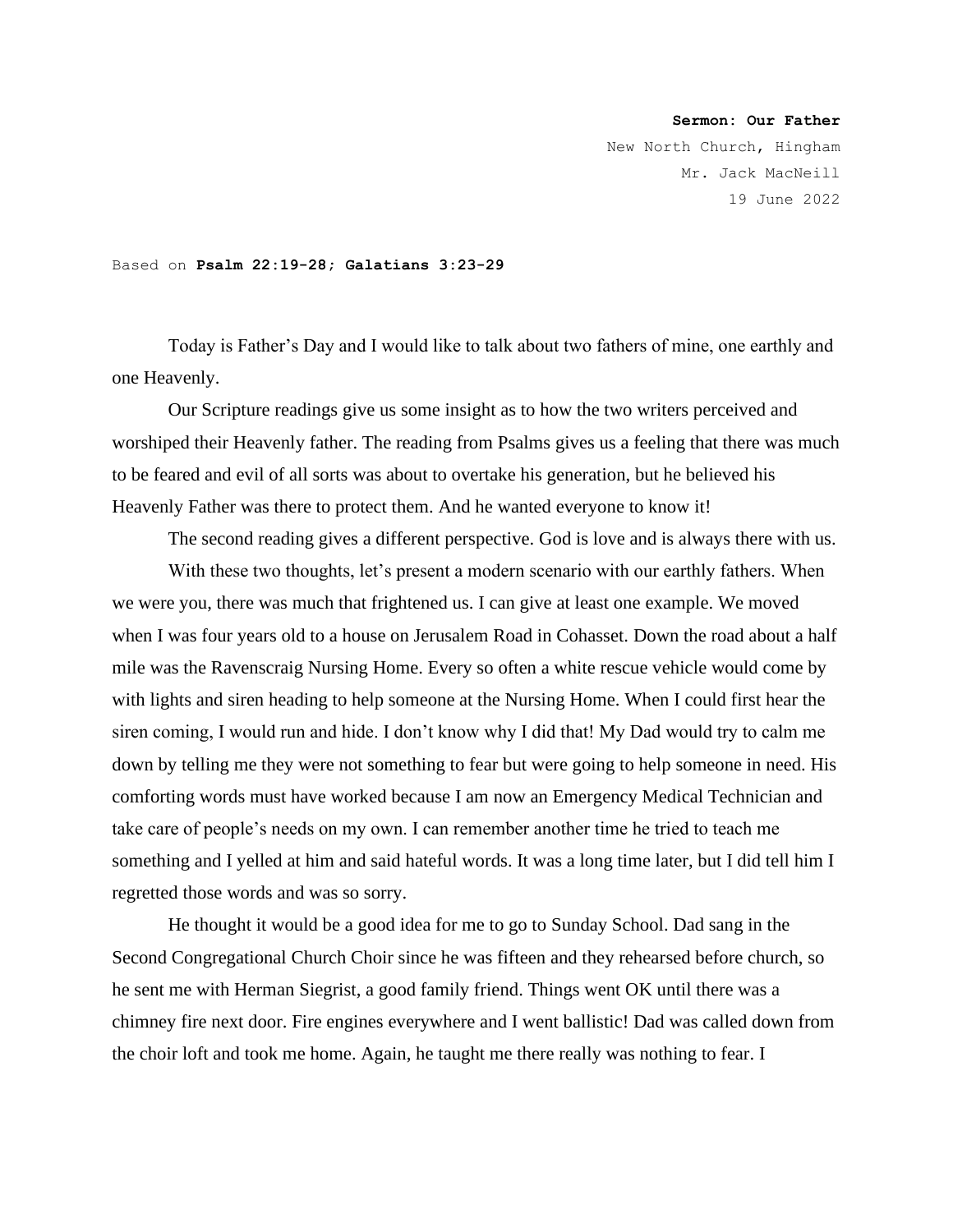eventually went on to be a fire captain and fought many fires on my own. I know he was very proud of me because he told me so.

There were so many things I learned from Dad. Probably most important was his love for God and his fellow beings. He taught me all were children of the same Father. I never saw any difference in peoples. Oh, some talked differently, some were old, some had a different skin color, but that didn't make any difference.

He taught me to sing God's praises. I will never forget how he sang "In the Garden" when he took a bath. He had a gorgeous tenor voice and was called upon by several churches to be a soloist, even the Catholic Church. He was happy that I learned to sing and was in the All State Chorus. It wasn't until we sang together in a choral group when he turned to me a said, "where did you get that voice?" that he truly acknowledged my ability to carry a tune.

He got me into the Order of DeMolay for Boys and that started my long career into Freemasonry. Dad was thirty five when he joined the Lodge and he was there with me when I joined at twenty one. We were able to go to so many events together, not only Masonic events, but classical music, community choir, church worship and many more.

When I was twelve, I took on a paper route. I eventually got up to 165 customers. Can't do that on a bicycle easily. One ay we were on a car ride on the old Route 128 through Dedham. Dad saw a horse in a field and before long Red (the horse) and all the tack as well as a surrey (no roof on top) were in our yard. We had a barn but no stalls. Easily accomplished! A neighbor let us graze in his field (after we put up the electric fence). From all this, I learned how to earn and manage money, give my customers excellent service and take care of an animal. When it was nasty out, Dad would drive me around the route. I repaid that when he was retired and got his own paper route. I would drive and we would both run up to the houses and put the paper behind the screen door. Teamwork makes light work.

Dad always gave of his best to his customers. When I was a teenager, I would work for him after school and Saturdays doing plumbing, heating and oil burner repairs. I remember going into one house and the customer took me into a bathroom to show me some work. It had been done by my grandfather. The pipes were brass. After they were installed, Grampa would insist the pipes were polished with steel wool and coated with lacquer. They looked brand new. Guess Dad learned from his Dad. When Dad put in copper pipes, there was no extra solder dripping, the pipes were parallel, and corners were perfect. He did his work the way he would want it done for

2